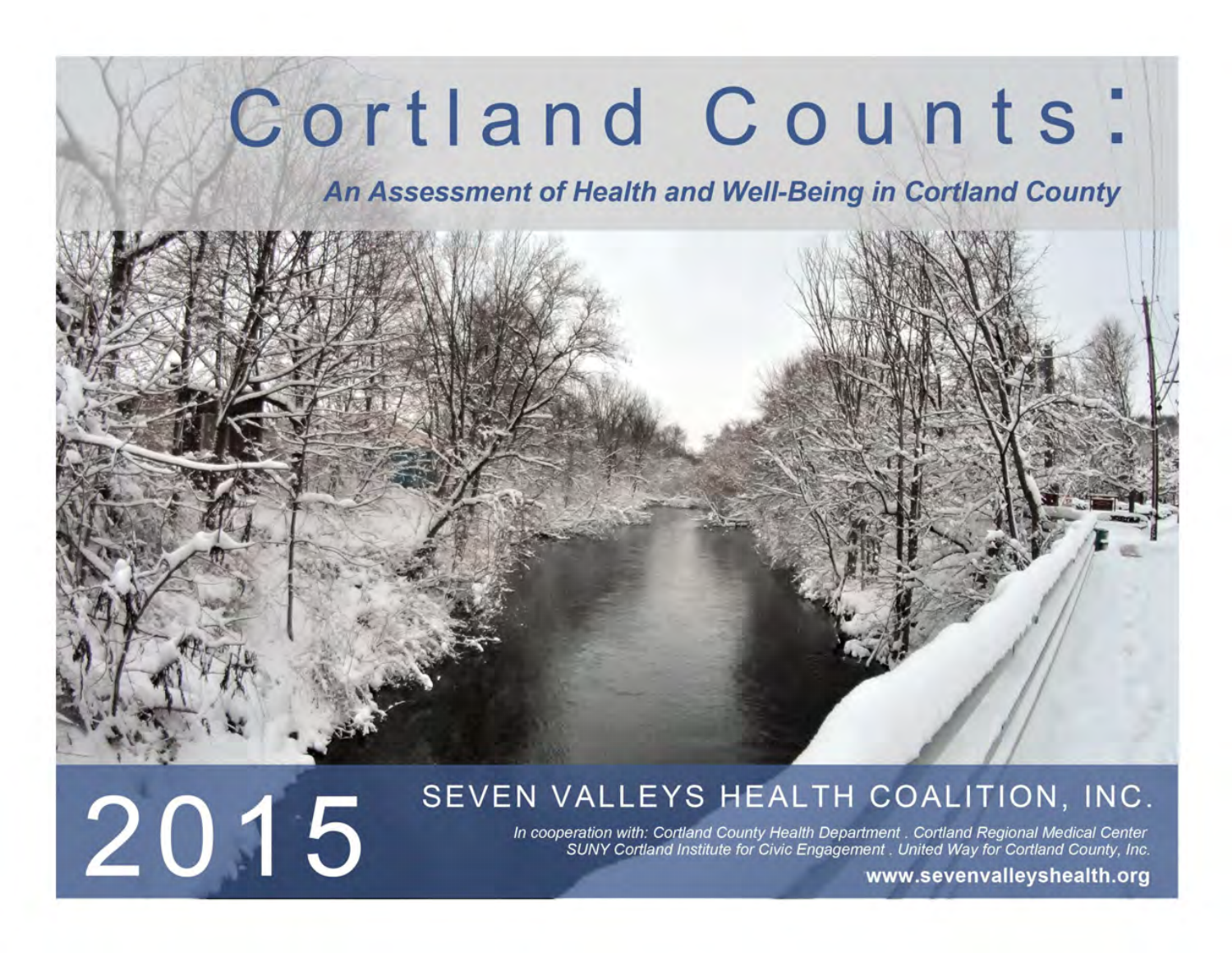### **Cortland Counts: An Assessment of Health and Well-Being in Cortland County** *July, 2015 Community Report Card*

#### **OVERVIEW and PURPOSE**

Since 2001, five local organizations and agencies have collaborated as the Community Assessment Team (CAT) to create **Cortland Counts**, an annual "report card" on the health and well-being of our community. These organizations are Seven Valleys Health Coalition (SVHC), the Cortland County Health Department (CCHD), SUNY Cortland Institute for Civic Engagement, Cortland Regional Medical Center (CRMC), and the United Way for Cortland County.

**Cortland Counts** is an integrated assessment, planning, and evaluation process that recognizes the interdependence of all sectors of the community in influencing quality of life for residents. It gives organizations and individuals in Cortland County a tool to determine local priorities and solutions. The process is also sensitive to local needs, changes in state and national policies, and evidence-based practice guidelines.

The 15th annual report card includes data for five areas: 1) Health and Safety; 2) Social Cohesion, Culture and Recreation; 3) Employment, Economy, and Welfare; 4) Housing and Environment; and 5) Positive Development Through the Life Stages.

The **Cortland Counts** Report Card and Comprehensive Report are used by local agencies and organizations for assessment, planning, and grant writing, and to better understand and meet the needs of county residents.

#### **THE ASSESSMENT PROCESS**

**Cortland Counts** is an ongoing community assessment and implementation process. It considers where Cortland County has been in the past, where we are now, and where we would like to be in the future. It includes the following:

#### **Annual Report Card:** published in July

**Annual Community Forum**: The Community Forum, held in January, features speakers with knowledge and expertise in each of five track areas below. Over 125 key leaders and community members attended the 2015 Forum.

**Track Break-out Sessions:** Sessions following the forum are used to update track goals in response to changing community needs. For each track an organization, or coalition of organizations, coordinates goal development and implementation:

- **Health Track:** SVHC, with CCHD, CRMC, and Family Health Network
- **Youth Track:** Coordinated Children's Services Initiative (CCSI)
- **Sustainability Track:** Sustainable Cortland (SUNY Cortland)
- **Housing Track:** Access to Independence of Cortland County (ATI)
- **Economic Track:** Business Development Corporation/Industrial Development Agency (BDC/IDA)

Additional track meetings are held during the year as needed. Track goals are posted on the SVHC website: [http://www.sevenvalleyshealth.org/#!cortland-counts/cwns.](http://www.sevenvalleyshealth.org/#!cortland-counts/cwns)

### **Track break-out sessions** and follow-up meetings to set, implement, and evaluate **Annual Community Forum** community goals in January, speakers on topics of importance & interest for each track **Annual Cortland Counts Report Card published** mid-year with objective data and statistics

Cortland Counts Comprehensive Report (the "Big" report), published every 4 years

#### **FORMAT**

Statistics from Cortland County are compared to upstate, state, and national data. "Upstate" NY consists of 57 of 62 counties (New York City counties are excluded). The **Healthy People 2020** goals are noted where available. Developed by the U.S. Department of Health and Human Services, these goals are objectives for improving the health of all Americans. Revisions to Healthy People Goals are reflected in this Report Card. Go to<http://www.healthypeople.gov/> for more information.

The current report card also includes indicators that reflect the goals of the NYS Department of Health (DOH) Prevention Agenda 2013–2017. The Prevention Agenda establishes five priority areas to improve the health of state residents and reduce health disparities. Cortland County has chosen two of these areas as primary focal points for its Community Health Improvement Plan submitted to NYS DOH: 1) Prevent Chronic Diseases, and 2) Promote Healthy Women, Infants, and Children. For more information on the Prevention Agenda, go to: [http://www.health.ny.gov/prevention/prevention\\_agenda/2013-2017/index.htm](http://www.health.ny.gov/prevention/prevention_agenda/2013-2017/index.htm)

#### **CORTLAND COUNTS COMPREHENSIVE REPORT**

The 175-page comprehensive report is issued every few years, most recently in 2013. It includes extensive objective data for each of the five categories in the annual report card, as well as community opinion and subjective feedback received through surveys and focus groups held with community members and stakeholders. **1**

### **The Community Assessment Process**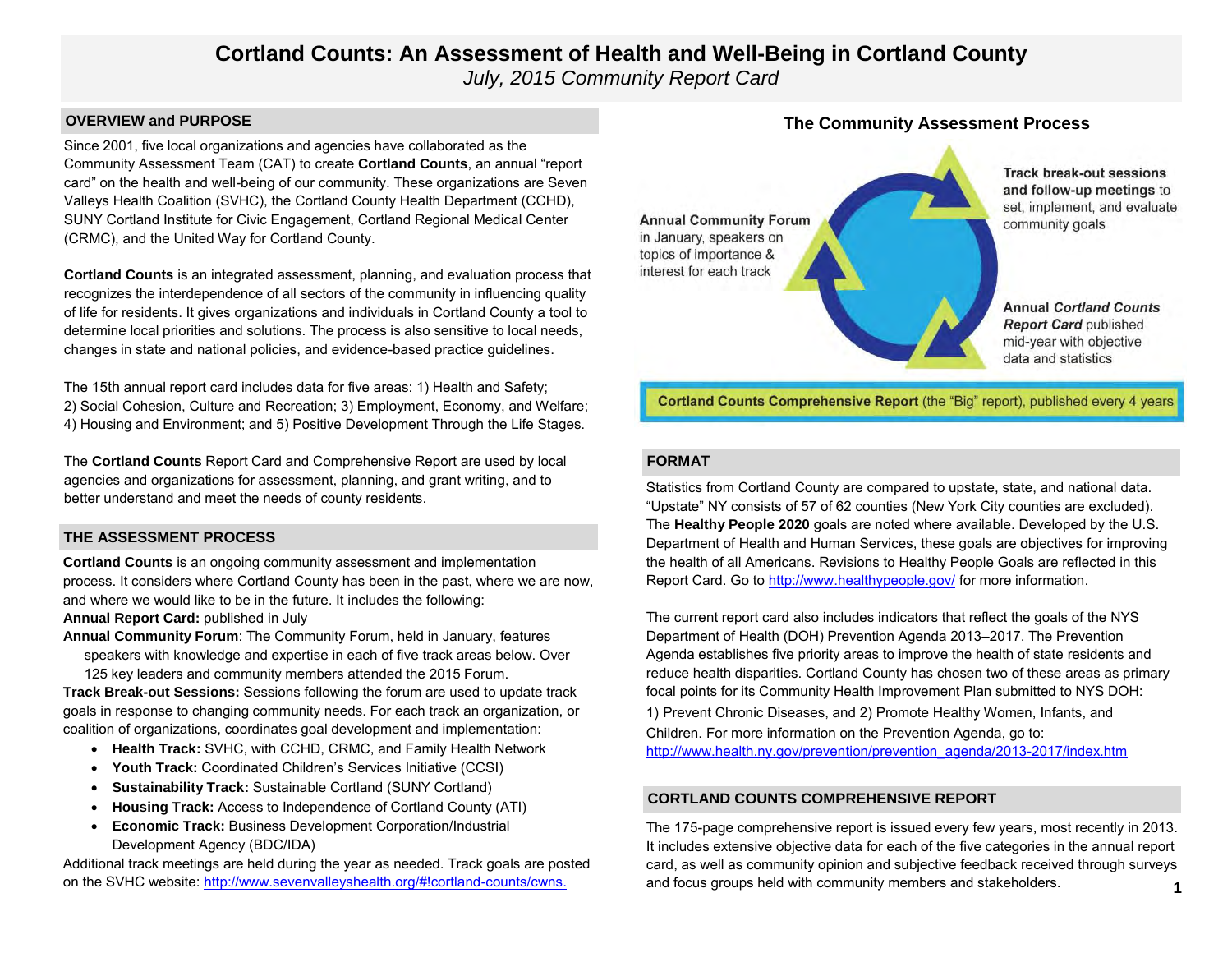#### **COMMUNITY PARTICIPATION SOURCES AND ARCHIVE:**

This is a *community* assessment process, and all local residents are invited to attend the annual forum and track break-out sessions. Together we can chart a healthy, vibrant, and sustainable future for Cortland County.

### Indicators of Health and Safety **Key to symbols and footnotes on back cover**

The 2015 Report Card, 2013 Comprehensive Report, and previous editions of **Cortland Counts** can be accessed on the SVHC web site at: [http://www.sevenvalleyshealth.org/#!cortland-counts/cwns.](http://www.sevenvalleyshealth.org/#!cortland-counts/cwns) **COVER PHOTO:** West Branch Tioughnioga River, Emma Ignaszewski

|    | Mundalors of Hoalth and Oalcty                                                                     |                                    |                                           | <b>Regional control of the Council</b> Control Cover |                                                                |                                                   |                                  |                                       |  |  |
|----|----------------------------------------------------------------------------------------------------|------------------------------------|-------------------------------------------|------------------------------------------------------|----------------------------------------------------------------|---------------------------------------------------|----------------------------------|---------------------------------------|--|--|
|    | <b>Indicators</b>                                                                                  | <b>Cortland County</b>             | <b>Upstate NY</b>                         | <b>New York State</b>                                | <b>National Data</b>                                           | <b>Healthy People</b><br><b>2020 Goal</b>         | <b>Cortland</b><br><b>Status</b> | <b>Cortland</b><br><b>County Goal</b> |  |  |
| 1) | Births to women receiving<br>1 <sup>st</sup> trimester prenatal care                               | 80.9%1<br>(2013)                   | 74.2% 1<br>(2013)                         | 72.6% 1<br>(2013)                                    | 73.1% $17*$<br>(2010)                                          | 77.9%                                             | Ö                                |                                       |  |  |
| 2) | Low birth weight babies - all<br>births $($ < $2500g)$                                             | $5.9\%$ <sup>1</sup><br>(2013)     | $7.5\%$ <sup>1</sup><br>(2013)            | $7.9\%$ <sup>1</sup><br>(2013)                       | $8.0 \%$ <sup>3</sup><br>(2013)                                | 7.8%                                              | Ď                                | $\boldsymbol{\mathbb{V}}$             |  |  |
| 3) | Preterm births with less than 37<br>weeks gestation                                                | $8.0\%$ $8$<br>(2013)              | 10.9% 8<br>(2013)                         | 10.9% 8<br>(2013)                                    | 11.4% $3$<br>(2013)                                            | 11.4%                                             | Õ                                | $\bigvee$                             |  |  |
| 4) | Infants exclusively breastfed in<br>the hospital                                                   | 67.6% 8<br>(2013)                  | 50.8% 8<br>(2013)                         | 41.9% 8<br>(2013)                                    | 40.7% 10<br>(2011)<br>(exclusive breastfeeding<br>at 3 months) | 46.2%<br>(exclusive breastfeeding<br>at 3 months) | $\tilde{\phantom{a}}$            |                                       |  |  |
| 5) | Hospitalizations for asthma in<br>children ages 0-4 yrs.                                           | 13.8/10,000 4**<br>$(2010 - 2012)$ | 32.2/10,000 <sup>4</sup><br>$(2010-2012)$ | 53.4/10,000 <sup>4</sup><br>$(2010 - 2012)$          |                                                                | 18.2/10,000                                       | Õ                                |                                       |  |  |
| 6) | <b>Teen Pregnancy</b>                                                                              |                                    |                                           |                                                      |                                                                |                                                   |                                  |                                       |  |  |
|    | a) Teen Pregnancy, 15-19 yrs.                                                                      | 21.9/1,000 <sup>1</sup><br>(2013)  | 26.1/1,000 <sup>1</sup><br>(2013)         | 36.8/1,000 1<br>(2013)                               |                                                                |                                                   | Ö                                | $\boldsymbol{\mathbb{V}}$             |  |  |
|    | b) Teen Pregnancy, 15-17 yrs.                                                                      | $13.0/1,000^1$<br>(2013)           | $13.0/1,000^1$<br>(2013)                  | 19.3/1,000 <sup>1</sup><br>(2013)                    |                                                                | 36.2/1,000                                        |                                  |                                       |  |  |
|    | c) Teen Pregnancy, 18-19 yrs.                                                                      | 26.5/1,000 <sup>1</sup><br>(2013)  | 43.5/1,000 1<br>(2013)                    | 60.4/1,000 <sup>1</sup><br>(2013)                    |                                                                | 105.9/1,000                                       | Ö                                |                                       |  |  |
| 7) | <b>Cigarette use</b>                                                                               |                                    |                                           |                                                      |                                                                |                                                   |                                  |                                       |  |  |
|    | a) Adult Population<br>current smoker <sup>AA</sup> †††                                            | 21.5% 5<br>$(2013 - 2014)$         | 18.0 <sup>5</sup><br>$(2013 - 2014)$      | 15.9% 5<br>$(2013 - 2014)$                           | 19.0% 31<br>(2013)                                             | 12.0%                                             |                                  |                                       |  |  |
|    | b) Women during pregnancy                                                                          | 29.7% 1<br>(2013)                  | $13.7\%$ *** 1<br>(2013)                  | $8.0\%$ *** 1<br>(2013)                              | 10.3% 32<br>(2011)                                             | 1.4%                                              |                                  |                                       |  |  |
| 8) | Percentage of residents served<br>by community water systems<br>with optimally fluoridated water † | $3.2\%$ $8$<br>(2014)              | 46.9% 8<br>(2014)                         | 71.1% <sup>8</sup><br>(2014)                         | 74.6% 9<br>(2012)                                              | 79.6%                                             | $\mathcal{Q}_i$                  |                                       |  |  |
| 9) | Dental visit in past year, percent<br>of population 18+ yrs. <sup>AA</sup>                         | 61.3% 5<br>$(2013 - 2014)$         | 70.9% 5<br>$(2013 - 2014)$                | 69.3% <sup>5</sup><br>$(2013 - 2014)$                | 61.7% <sup>2</sup><br>(2013)<br>(ages 18-64)                   | 49.0%<br>(Age 2 or older)                         |                                  |                                       |  |  |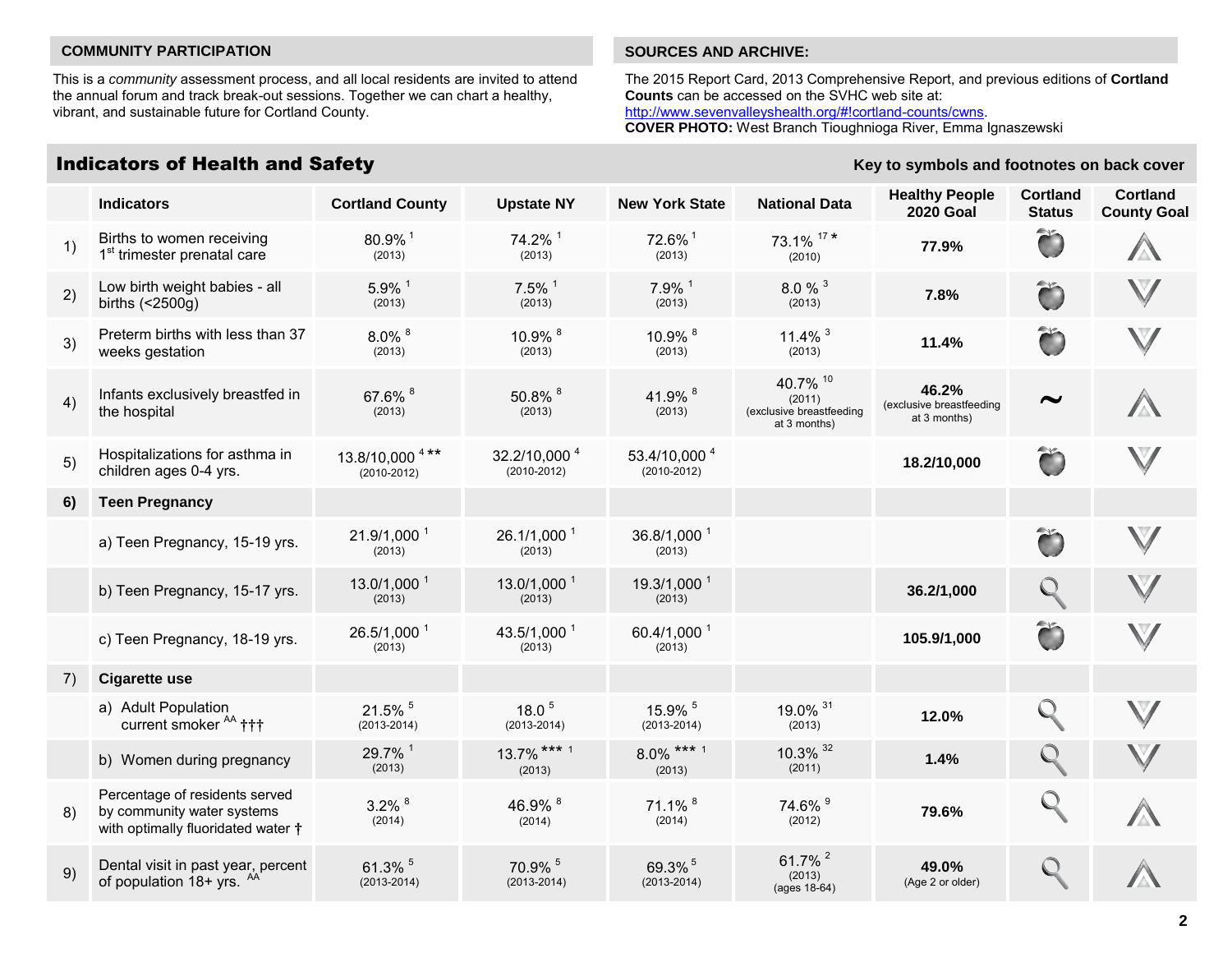### **Indicators of Health and Safety Key to symbols and footnotes on back cover Key to symbols and footnotes on back cover**

|      | <b>Indicators</b>                                                                  | <b>Cortland County</b>                          | <b>Upstate NY</b>                              | <b>New York State</b>                          | <b>National Data</b>                           | <b>Healthy People</b><br><b>2020 Goal</b>  | <b>Cortland</b><br><b>Status</b> | <b>Cortland</b><br><b>County Goal</b> |
|------|------------------------------------------------------------------------------------|-------------------------------------------------|------------------------------------------------|------------------------------------------------|------------------------------------------------|--------------------------------------------|----------------------------------|---------------------------------------|
| 10)  | a) Lung & bronchus cancer<br>incidence rate, males <sup>AA</sup>                   | 103.7/100,000 <sup>11</sup><br>$(2008 - 2012)$  | 79.8/100,000 11<br>$(2008 - 2012)$             | 73.9/100,000 11<br>$(2008 - 2012)$             | 70.1/100,000 <sup>12</sup><br>$(2008 - 2012)$  |                                            |                                  | $\bigvee$                             |
|      | b) Lung & bronchus cancer<br>incidence rate, females <sup>AA</sup>                 | 72.1/100,000 <sup>11</sup><br>$(2008 - 2012)$   | 63.5/100,000 11<br>$(2008 - 2012)$             | 55.3/100,000 11<br>$(2008 - 2012)$             | 50.2/100,000 <sup>12</sup><br>$(2008 - 2012)$  |                                            |                                  | $\boldsymbol{\mathbb{V}}$             |
| 11)  | Breast cancer incidence rate,<br>females <sup>AA</sup>                             | 130.7/100,000 <sup>11</sup><br>$(2008 - 2012)$  | 135.1/100,000 <sup>11</sup><br>$(2008 - 2012)$ | 128.6/100,000 <sup>11</sup><br>$(2008 - 2012)$ | 124.8/100,000 <sup>12</sup><br>$(2008 - 2012)$ |                                            |                                  | $\boldsymbol{\mathbb{V}}$             |
| 12)  | Cervix uteri cancer incidence<br>rate, females <sup>AA</sup>                       | 3.9/100,000 <sup>11 **</sup><br>$(2008 - 2012)$ | 7.0/100,000 <sup>11</sup><br>$(2008 - 2012)$   | 8.0/100,000 <sup>11</sup><br>$(2008 - 2012)$   | 7.7/100,000 12<br>$(2008 - 2012)$              |                                            | Õ                                |                                       |
| 13)  | Prostate cancer<br>incidence rate, males <sup>AA</sup>                             | 140.6/100,000 <sup>11</sup><br>$(2008 - 2012)$  | 153.4/100,000 <sup>11</sup><br>$(2008 - 2012)$ | 153.8/100,000 <sup>11</sup><br>$(2008 - 2012)$ | 137.9/100,000 <sup>12</sup><br>$(2008 - 2012)$ |                                            | Õ                                | $\bigvee$                             |
| 14)  | a) Colorectal cancer incidence<br>rate, males <sup>AA</sup>                        | 52.0/100,000 <sup>11</sup><br>$(2008 - 2012)$   | 48.4/100,000 <sup>11</sup><br>$(2008 - 2012)$  | 49.6/100,000 <sup>11</sup><br>$(2008 - 2012)$  | 48.9/100,000 <sup>12</sup><br>$(2008 - 2012)$  |                                            |                                  | $\bigvee$                             |
|      | b) Colorectal cancer incidence<br>rate, females <sup>AA</sup>                      | 47.3/100,000 <sup>11</sup><br>$(2008 - 2012)$   | 38.2/100,000 <sup>11</sup><br>$(2008 - 2012)$  | 38.1/100,000 <sup>11</sup><br>$(2008 - 2012)$  | 37.1/100,000 <sup>12</sup><br>$(2008 - 2012)$  |                                            |                                  | $\boldsymbol{\mathbb{V}}$             |
| 15)  | HIV case rate                                                                      | 4.1/100,000 AA 8 **<br>$(2010 - 2012)$          | 6.7/100,000 AA 8<br>$(2010 - 2012)$            | 18.3/100,000 AA 8<br>$(2010 - 2012)$           | 15.3/100,000 14<br>(2012)                      |                                            |                                  | V                                     |
| 16)  | Chlamydia incidence rate                                                           | 400.2/100,000 15<br>(2013)                      | 337.6/100,000 15<br>(2013)                     | 490.6/100,000 15<br>(2013)                     | 446.6/100,000 16<br>(2013)                     |                                            |                                  | $\boldsymbol{\mathbb{V}}$             |
| 17)  | Diseases of the heart<br>mortality rate                                            | 135.5/100,000 13<br>$(2013)$ AS                 | 173.0/100,000 13<br>$(2013)$ AS                | 176.4/100,000 <sup>13</sup><br>$(2013)$ AS     | 169.8/100,000 <sup>2</sup><br>$(2013)$ AA      | 103.4/100,000 <sup>AA</sup>                |                                  | $\bigvee$                             |
| 18)  | <b>Malignant Neoplasms</b><br>mortality rate                                       | 137.7/100,000 <sup>13</sup><br>$(2013)$ AS      | 156.1/100,000 <sup>13</sup><br>(2013) AS       | 149.7/100,000 <sup>13</sup><br>$(2013)$ AS     |                                                | 161.4/100,000 <sup>AA</sup>                | Ö                                | $\boldsymbol{\mathbb{V}}$             |
| 19)  | Cerebrovascular disease<br>mortality rate                                          | 45.0/100,000 13<br>$(2013)$ AS                  | 28.1/100,000 13<br>$(2013)$ AS                 | 24.9/100,000 13<br>$(2013)$ AS                 | 36.2/100,000 <sup>2</sup><br>$(2013)$ AA       | 34.8/100,000 <sup>AA</sup>                 |                                  | V                                     |
|      | Chronic lower respiratory<br>20) disease (CLRD or COPD)<br>mortality rate-all ages | 48.2/100,000 13<br>$(2013)$ AS                  | 34.8/100,000 13<br>$(2013)$ AS                 | 29.4/100,000 13<br>$(2013)$ AS                 | 42.1/100,000 <sup>2</sup><br>(2010) AA         | 102.6/100,000 <sup>AA</sup><br>$(age 45+)$ | $\bigcirc$                       | $\blacktriangledown$                  |
| 21)  | Diabetes Mellitus mortality rate                                                   | 26.5/100,000 13<br>$(2013)$ AS                  | 15.0/100,000 13<br>$(2013)$ AS                 | 17.2/100,000 13<br>$(2013)$ AS                 | 21.2/100,000 <sup>2</sup><br>$(2013)$ AA       | 66.1/100,000 AA                            |                                  |                                       |
| (22) | Suicide rate                                                                       | 7.0/100,000 13<br>$(2013)$ AS                   | $9.4/100,000^{13}$<br>$(2013)$ AS              | 7.8/100,000 <sup>13</sup><br>$(2013)$ AS       | 12.6/100,000 <sup>2</sup><br>$(2013)$ AA       | 10.2/100,000 $^{AA}$                       |                                  |                                       |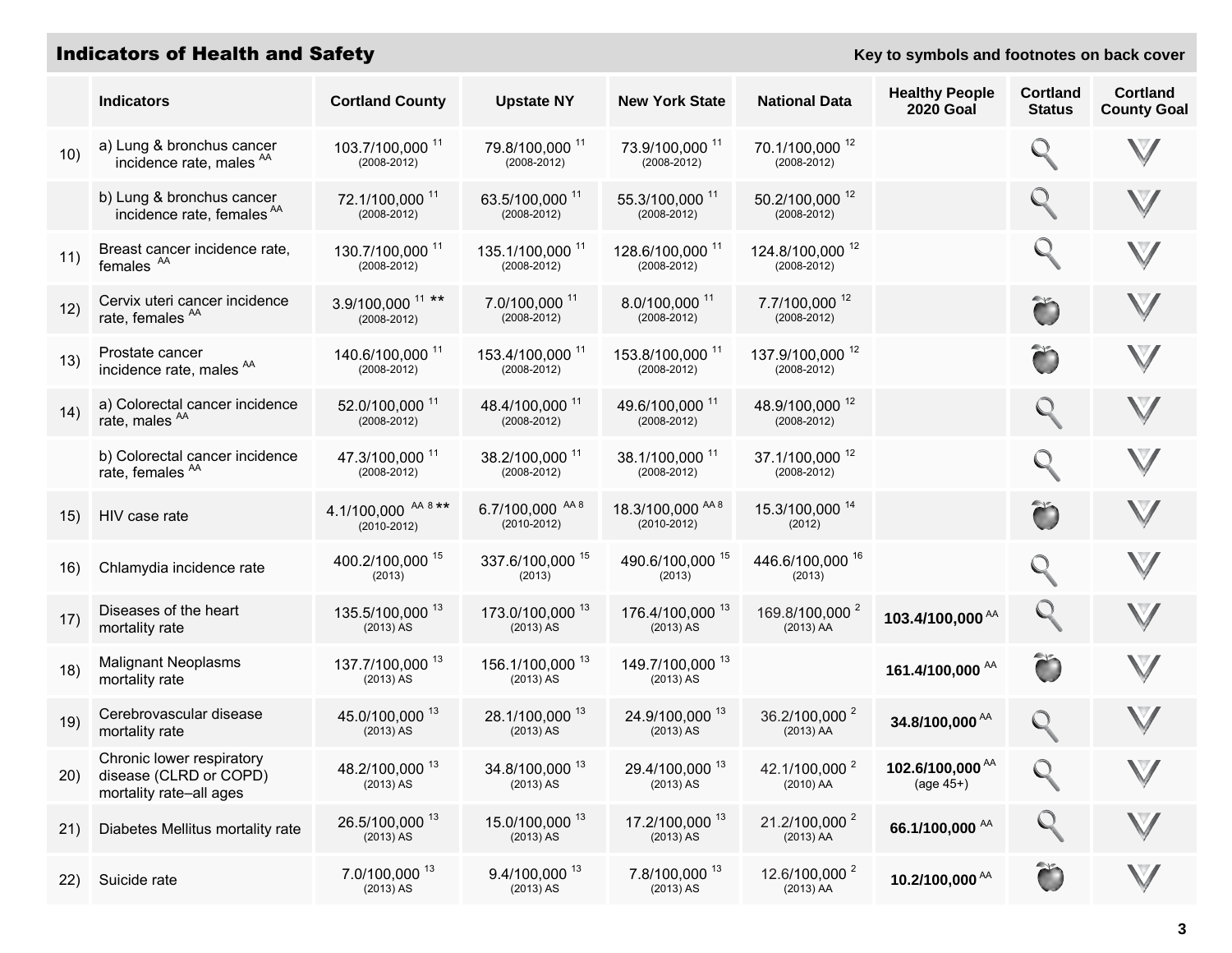### **Indicators of Health and Safety Key to symbols and footnotes on back cover**

|      | <b>Indicators</b>                                                                                                | <b>Cortland County</b>                                                | <b>Upstate NY</b>                                                                          | <b>New York State</b>                                           | <b>National Data</b>                                       | <b>Healthy People</b><br><b>2020 Goal</b>                                                     | <b>Cortland</b><br><b>Status</b> | <b>Cortland</b><br><b>County Goal</b> |
|------|------------------------------------------------------------------------------------------------------------------|-----------------------------------------------------------------------|--------------------------------------------------------------------------------------------|-----------------------------------------------------------------|------------------------------------------------------------|-----------------------------------------------------------------------------------------------|----------------------------------|---------------------------------------|
| 23)  | Population Neither Overweight<br>Nor Obese, ages 18+<br>(BMI < 25) <sup>AA</sup> $\dagger \dagger \dagger$       | 34.6% 5<br>$(2013 - 2014)$<br>(calculated value)                      | 37.7% 5<br>$(2013 - 2014)$<br>(calculated value)                                           | 39.5% 5<br>$(2013 - 2014)$<br>(calculated value)                | 36.2% 6<br>(2013)<br>(calculated value)                    | 33.9%<br>(ages $20+at$<br>healthy weight)                                                     |                                  |                                       |
| 24)  | Population Overweight or<br>Obese, BMI $\geq$ 25,<br>ages $18+ ^{AA}$ ††, †††                                    | 65.4% 5<br>$(2013 - 2014)$                                            | 62.3% 5<br>$(2013 - 2014)$                                                                 | 60.5% 5<br>$(2013 - 2014)$                                      | 63.8% 6<br>(2013)<br>(calculated value)                    |                                                                                               |                                  |                                       |
| 25)  | <b>Population Obese</b><br>(BMI $\geq$ 30, ages 18+) <sup>AA</sup> $\dagger \dagger$ , $\dagger \dagger \dagger$ | 30.8% 5<br>$(2013 - 2014)$                                            | 27.4% 5<br>$(2013 - 2014)$                                                                 | 24.6% 5<br>$(2013 - 2014)$                                      | 28.3% 6<br>(2013)                                          | 30.5%<br>(ages $20+$ )                                                                        |                                  |                                       |
| 26)  | Physical activity, ages 18+                                                                                      |                                                                       |                                                                                            |                                                                 |                                                            |                                                                                               |                                  |                                       |
|      | a) Participated in 150 minutes or<br>more of aerobic physical<br>activity per week                               |                                                                       |                                                                                            | 47.3% 6<br>(2013)                                               | $50.2\%$ <sup>6</sup><br>(2013)                            | 47.9%<br>(moderate intensity $\geq$<br>150 min/wk OR vigorous<br>intensity $\geq$ 75 min/wk.) |                                  |                                       |
|      | b) Participated in muscle<br>strengthening exercises more<br>than twice per week                                 |                                                                       |                                                                                            | 30.1% 6<br>(2013)                                               | 29.6% 6<br>(2013)                                          | 24.1%                                                                                         |                                  |                                       |
|      | c) Participated in enough<br>aerobic/muscle strengthening<br>exercises to meet guidelines                        |                                                                       |                                                                                            | 19.4% 6<br>(2013)                                               | 20.2% 6<br>(2013)                                          | 20.1%                                                                                         |                                  |                                       |
| (27) | Children/adolescents,<br>overweight or obese,<br>(BMI $\geq$ 85 <sup>th</sup> percentile)                        |                                                                       |                                                                                            |                                                                 |                                                            |                                                                                               |                                  |                                       |
|      | a) All students (elementary,<br>middle, high school) $\ddagger$ , $\ddagger\ddagger$                             | 34.8% $19 + 19$<br>$(2010 - 2012)$<br>(pre-K $-10^{\text{th}}$ grade) | 33.7% $19 + 19$<br>$(2010 - 2012)$<br>$(\text{pre-K} - 10^{\text{m}} \text{ grade})$       | 32.4% 18<br>$(2011 - 2012)$<br>(ages 10-17 yrs.)                | 31.3% 18<br>$(2011 - 2012)$<br>(ages 10-17 yrs.)           |                                                                                               |                                  |                                       |
|      | b) Elementary School ‡, ‡‡                                                                                       | 34.8% $19$ ‡<br>$(2010 - 2012)$                                       | 33.0% $19 \div 1$<br>$(2010 - 2012)$                                                       | N/A §§§                                                         | 34.2% <sup>21</sup><br>$(2011 - 2012)$<br>(ages 6-11 yrs.) |                                                                                               |                                  |                                       |
|      | c) Middle / High School $\ddagger$ , $\ddagger\ddagger$                                                          | 37.1% $19 \pm 19$<br>$(2010 - 2012)$                                  | 35.0% $19 + 19$<br>$(2010 - 2012)$                                                         | 24.4% <sup>20</sup><br>2013 (grades 9-12)<br>(calculated value) | 30.3% 20<br>2013 (grades 9-12)<br>(calculated value)       |                                                                                               |                                  |                                       |
| 28)  | Children/adolescents, obese,<br>(BMI $\geq$ 95 <sup>th</sup> percentile)                                         |                                                                       |                                                                                            |                                                                 |                                                            |                                                                                               |                                  |                                       |
|      | a) All students (elementary,<br>middle, high school) $\ddagger$ , $\ddagger\ddagger$                             | 17.8% $19 + 19$<br>$(2010 - 2012)$<br>(pre-K $-10^{\text{th}}$ grade) | 17.6% <sup>19</sup> ‡<br>$(2010 - 2012)$<br>$(\text{pre-K} - 10^{\text{m}} \text{ grade})$ | 14.5% 18<br>$(2011 - 2012)$<br>(ages 10-17 yrs.)                | 15.7% 18<br>$(2011 - 2012)$<br>(ages 10-17 yrs.)           |                                                                                               |                                  |                                       |
|      | b) Elementary School ‡, ‡‡                                                                                       | 16.4% $19$ ±<br>$(2010 - 2012)$                                       | 17.2% $19 + 12$<br>$(2010 - 2012)$                                                         | N/A §§§                                                         | 17.7% <sup>21</sup><br>$(2011 - 2012)$<br>(ages 6-11 yrs.) | 15.7%<br>(ages 6-11 yrs.)                                                                     |                                  |                                       |
|      | c) Middle / High School $\ddagger$ , $\ddagger\ddagger$                                                          | $21.1\%$ <sup>19</sup> ‡<br>$(2010 - 2012)$                           | 18.2% $19$ ‡<br>$(2010 - 2012)$                                                            | 10.6% 20<br>2013 (grades 9-12)                                  | 13.7% <sup>20</sup><br>2013 (grades 9-12)                  | 16.1%<br>(ages 12-19 yrs.)                                                                    | $\mathbb{Q}$                     |                                       |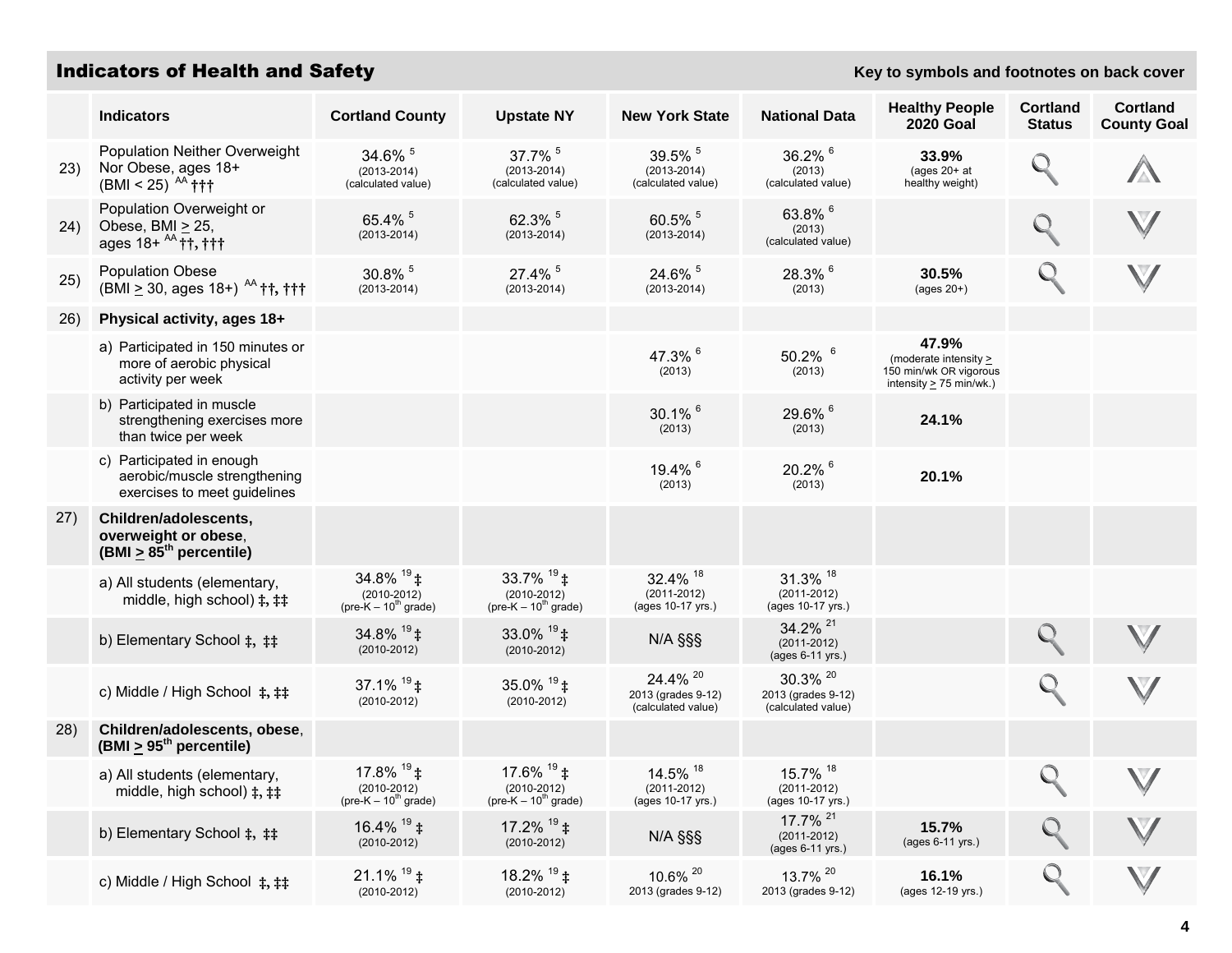### **Indicators of Health and Safety Key to symbols and footnotes on back cover Key to symbols and footnotes on back cover**

|     | <b>Indicators</b>                                            | <b>Cortland County</b>                  | <b>Upstate NY</b>                      | <b>New York State</b>                   | <b>National Data</b>                    | <b>Healthy People</b><br><b>2020 Goal</b> | <b>Cortland</b><br><b>Status</b> | Cortland<br><b>County Goal</b> |
|-----|--------------------------------------------------------------|-----------------------------------------|----------------------------------------|-----------------------------------------|-----------------------------------------|-------------------------------------------|----------------------------------|--------------------------------|
| 29) | Reported DWI arrests for<br>youth, 16-21 yrs.                | 70.4/10,000 <sup>4</sup><br>(2013)      | 35.5/10,000 4<br>(2013)                | 25.7/10,000 <sup>4</sup><br>(2013)      |                                         |                                           |                                  |                                |
| 30) | Reported DWI arrests<br>(all ages)                           | 42.3/10,000 7<br>(2014)                 | 28.9/10,000 7<br>(2014)                | 21.3/10,000 7<br>(2014)                 |                                         |                                           |                                  |                                |
| 31) | Children/Youth in Indicated<br>Reports of Abuse/Maltreatment | $33.3\%$ <sup>4</sup> ‡‡‡<br>(2012)     | $14.8\%$ <sup>4</sup> ‡‡‡<br>(2012)    | $15.9\%$ <sup>4</sup> ‡‡‡<br>(2012)     |                                         |                                           |                                  |                                |
| 32) | Property crime reported                                      | 1,353.5/100,000 <sup>22</sup><br>(2014) | 1,777.2/100,00 <sup>22</sup><br>(2014) | 1,702.0/100,000 <sup>22</sup><br>(2014) | 2,730.7/100,000 <sup>23</sup><br>(2013) |                                           |                                  |                                |
| 33) | Violent crime reported                                       | 79.6/100,000 <sup>22</sup><br>(2014)    | 202.6/100,000 <sup>22</sup><br>(2014)  | 366.1/100,000 <sup>22</sup><br>(2014)   | 367.9/100,000 <sup>23</sup><br>(2013)   |                                           |                                  |                                |

### Indicators of Social Cohesion, Culture, and Recreation

|    | <b>Indicators</b>                                               | <b>Cortland County</b>                | <b>Upstate NY</b>                        | <b>New York State</b>                     | <b>National Data</b>                | <b>Cortland</b><br><b>Status</b> | <b>Cortland</b><br><b>County Goal</b> |
|----|-----------------------------------------------------------------|---------------------------------------|------------------------------------------|-------------------------------------------|-------------------------------------|----------------------------------|---------------------------------------|
| 1) | Attendance at museums, theaters, galleries, cultural<br>centers | 76,853 <sup>7</sup><br>(2014)         |                                          |                                           |                                     | $\sim$                           |                                       |
| 2) | Registered voters                                               | 29,665 <sup>24</sup><br>(April, 2015) | 7,065,386 <sup>24</sup><br>(April, 2015) | 11,674,714 <sup>24</sup><br>(April, 2015) | 142,166,000 <sup>25</sup><br>(2014) | $\sim$                           |                                       |
| 3) | Registered voters that actually voted in presidential race      | 61.7% <sup>24</sup><br>(2012)         | 63.6% 24<br>(2012)                       | 59.5% 24<br>(2012)                        | 56.5% 25<br>(2012)                  | $\sim$                           |                                       |
| 4) | Retired Senior Volunteer Program (RSVP) hours                   | 58,4097<br>(2014)                     |                                          |                                           |                                     | $\sim$                           |                                       |

### Indicators of Employment, Economy, and Welfare

|    | Median household income                                 | $$46,163^{26}$<br>(2013)                          |                                          | \$57,255 26<br>(2013)                             | $$52,250$ <sup>26</sup><br>(2013)           |        |  |
|----|---------------------------------------------------------|---------------------------------------------------|------------------------------------------|---------------------------------------------------|---------------------------------------------|--------|--|
| 2) | Number employed age 16 years+ (not seasonally adjusted) | 23,800 <sup>27</sup><br>(2014)                    | 5,443,500 <sup>27</sup><br>(2014)        | $9,569,100^{27}$<br>(2014)                        | 147,190,000 <sup>28</sup><br>(2014)         | $\sim$ |  |
| 3) | Unemployment (not seasonally adjusted)                  | $6.4\%$ <sup>27</sup><br>7.7%<br>(2013)<br>(2014) | $5.6\%^{27}$<br>6.9%<br>(2013)<br>(2014) | $6.3\%$ <sup>27</sup><br>7.7%<br>(2014)<br>(2013) | $5.4\%$ $^{28}$<br>6.5%<br>(2013)<br>(2014) |        |  |
| 4) | Children receiving public assistance (ages 0 - 17 yrs.) | $5.4\%$ <sup>4</sup><br>(2012)                    | 4.9% $^{4}$<br>(2012)                    | $7.0\%$ <sup>4</sup><br>(2012)                    |                                             |        |  |
| 5) | Children living below poverty level (ages 0 - 17 yrs.)  | $20.7\%$ <sup>26</sup><br>(2013)                  | $17.5\%$<br>(2011)                       | 22.9% 26<br>(2013)                                | $22.2\%$ <sup>26</sup><br>(2013)            |        |  |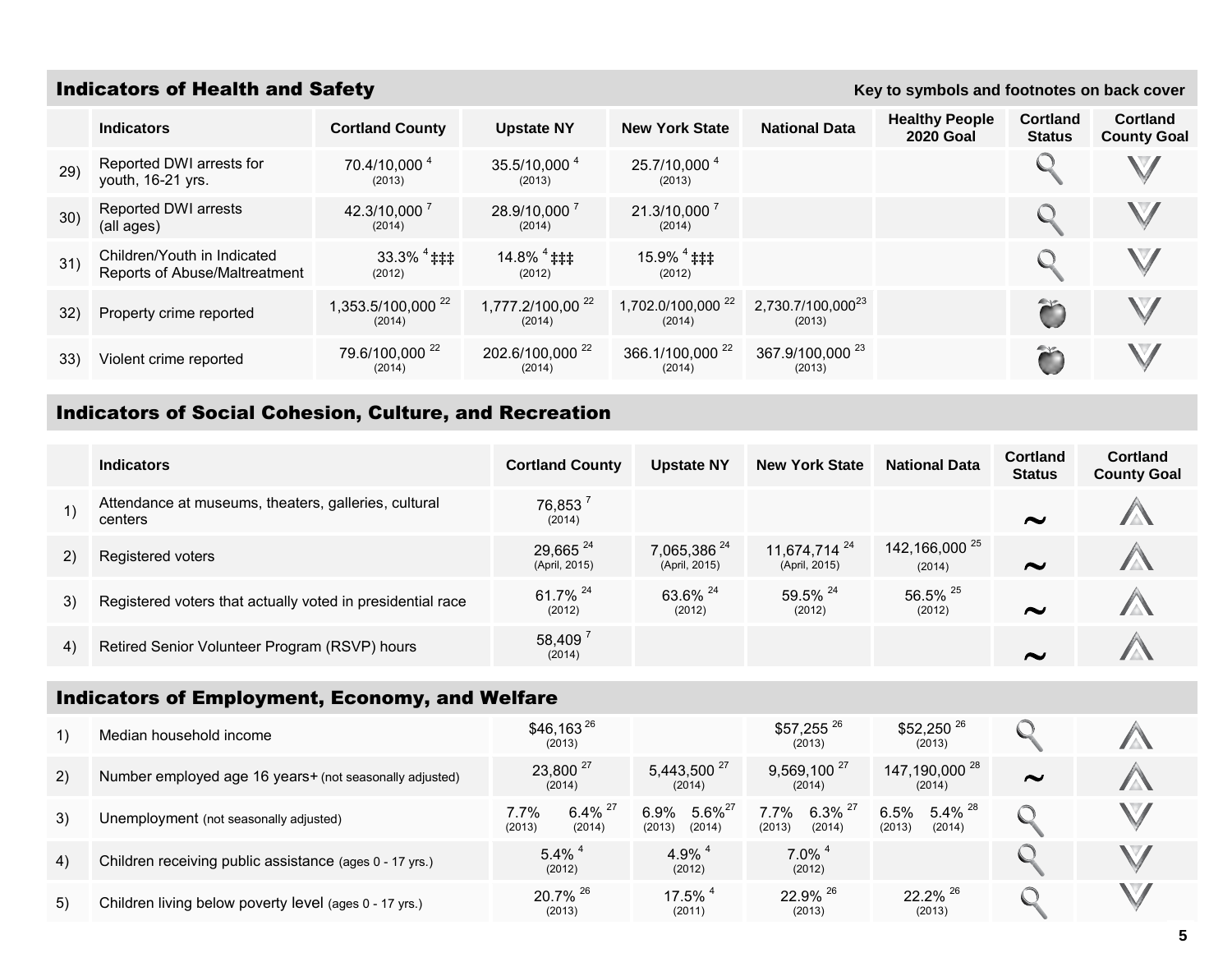## **Indicators of Housing and Environment Key to symbols and footnotes on back cover**

|    | <b>Indicators</b>                                                                                    | <b>Cortland County</b>                   | <b>Upstate NY</b>          | <b>New York State</b>                     | <b>National Data</b>                                         | <b>Cortland</b><br><b>Status</b> | <b>Cortland</b><br><b>County Goal</b> |
|----|------------------------------------------------------------------------------------------------------|------------------------------------------|----------------------------|-------------------------------------------|--------------------------------------------------------------|----------------------------------|---------------------------------------|
| 1) | Median housing value (3-yr. estimate)                                                                | \$105,800 30<br>$(2011 - 2013)$          |                            | \$281,000 30<br>$(2011 - 2013)$           | \$173,200 30<br>$(2011 - 2013)$                              | $\sim$                           |                                       |
| 2) | Vacant housing (3-yr. estimate)                                                                      | 11.5% 30<br>$(2011 - 2013)$              |                            | $11.1\%$ <sup>30</sup><br>$(2011 - 2013)$ | 12.6% 30<br>$(2011 - 2013)$                                  | $\sim$                           |                                       |
| 3) | Mobile home housing (3-yr. estimate)                                                                 | $9.8\%$ <sup>30</sup><br>$(2011 - 2013)$ |                            | 2.4 $% ^{30}$<br>$(2011 - 2013)$          | $6.4\%$ <sup>30</sup><br>$(2011 - 2013)$                     | $\sim$                           |                                       |
| 4) | Percent of drinking water systems in compliance for:                                                 |                                          |                            |                                           |                                                              |                                  |                                       |
|    | a) Maximum contaminants (bacteriological)                                                            | $100.0\%$ <sup>7</sup><br>(2014)         |                            | $98.7\%$<br>(2014)                        |                                                              | Õ                                |                                       |
|    | b) Treatment Technique                                                                               | 98.9% <sup>7</sup><br>(2014)             |                            | $93.8\%$ <sup>7</sup><br>(2014)           |                                                              | Õ                                |                                       |
|    | c) No Public Health Hazards                                                                          | 100.0% <sup>7</sup><br>(2014)            |                            | $93.1\%$ <sup>7</sup><br>(2014)           |                                                              | ã                                |                                       |
|    | d) Reporting Requirements                                                                            | 64.8% <sup>7</sup><br>(2014)             |                            | 70.4% 7<br>(2014)                         |                                                              |                                  |                                       |
| 5) | Employed civilian workers age 16+ who use alternate<br>transportation or work from home              | 23.6% 8<br>$(2009 - 2013)$               | 22.7% 8<br>$(2009 - 2013)$ | 44.9% 8<br>$(2009 - 2013)$                | 13.8% <sup>29</sup><br>$(2008 - 2012)$<br>(calculated value) |                                  |                                       |
| 6) | Percentage of population with low-income and low access<br>to a supermarket or large grocery store § | $2.5\%$ $8$<br>(2010)                    | 4.2% $8$<br>(2010)         | $2.5\%$ $8$<br>(2010)                     |                                                              |                                  |                                       |

### Indicators of Positive Development through the Life Stages

| 1) | High school dropouts                                  | $2.9\%$ <sup>4</sup><br>$(2013 - 2014)$  | $2.2\%$ <sup>4</sup><br>$(2013 - 2014)$  | $3.1\%$ <sup>4</sup><br>$(2013 - 2014)$  |        |  |
|----|-------------------------------------------------------|------------------------------------------|------------------------------------------|------------------------------------------|--------|--|
| 2) | High School graduates intending to go to college §§   | $80.4\%$ <sup>4</sup><br>$(2011 - 2012)$ | $87.2\%$ <sup>4</sup><br>$(2011 - 2012)$ | $83.2\%$ <sup>4</sup><br>$(2011 - 2012)$ |        |  |
| 3) | Persons in need of supervision (PINS), ages 7-17 yrs. | 67 (total #)<br>(2014)                   | N/A                                      | N/A                                      | $\sim$ |  |
| 4) | Children in foster care (ages 0 - 21 yrs.)            | $8.4/1000^{4}$<br>(2012)                 | $2.8/1000^{4}$<br>(2012)                 | 4.5/1000 $^{4}$<br>(2012)                |        |  |